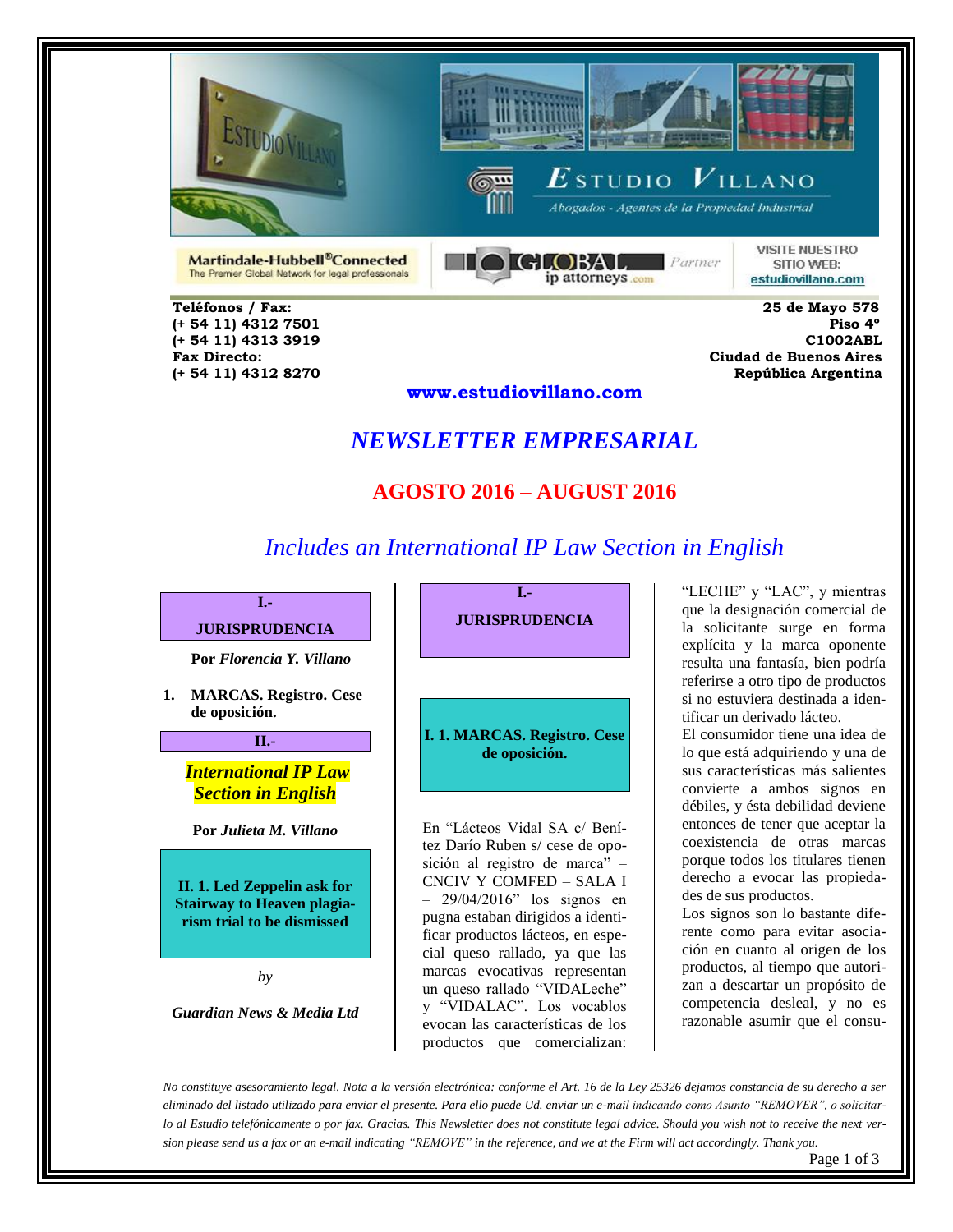



GLOBAL Partner

ip attorneys com

 $\boldsymbol{E}$ studio  $\boldsymbol{V}$ illano Abogados - Agentes de la Propiedad Industrial



**VISITE NUESTRO** SITIO WEB: estudiovillano.com

The Premier Global Network for legal professionals  **Teléfonos / Fax: 25 de Mayo 578** 

Martindale-Hubbell®Connected

 **(+ 54 11) 4313 3919 C1002ABL** 

 **(+ 54 11) 4312 7501 Piso 4º Fax Directo: Ciudad de Buenos Aires (+ 54 11) 4312 8270 República Argentina** 

**www.estudiovillano.com**

# *NEWSLETTER EMPRESARIAL*

# **AGOSTO 2016 – AUGUST 2016**

# *Includes an International IP Law Section in English*

midor se va a confundir de producto, directa o indirectamente. Es por eso que se confirma la sentencia que hizo lugar a la demanda de cese de oposición al registro de la marca, declarando infundada la oposición deducida por el demandado.

Fuente: [www.eldial.com.ar](http://www.eldial.com.ar/)

*International IP Law Section in English*

**II.-**

**Por** *Julieta M. Villano*

**II. 1. Led Zeppelin ask for Stairway to Heaven plagiarism trial to be dismissed**

*by*

*Guardian News & Media Ltd*

[www.theguardian.com](http://www.theguardian.com/)

Led Zeppelin's lawyers have requested a judge dismiss a copyright infringement case against them. The estate of Spirit founder Randy Wolfe, who was also known as Randy California, accused the band's songwriters of copying a riff for Stairway to Heaven.

Singer Robert Plant and guitarist Jimmy Page, as well as Warner

*\_\_\_\_\_\_\_\_\_\_\_\_\_\_\_\_\_\_\_\_\_\_\_\_\_\_\_\_\_\_\_\_\_\_\_\_\_\_\_\_\_\_\_\_\_\_\_\_\_\_\_\_\_\_\_\_\_\_\_\_\_\_\_\_\_\_\_\_\_\_\_\_\_\_\_\_\_\_\_\_\_\_\_\_\_\_\_\_\_\_\_\_\_\_\_\_\_\_\_\_\_\_\_\_\_\_*

Music, argue that the estate of Wolfe failed to prove it owned the copyright to his 1968 song Taurus and that it was substantially similar to Zeppelin's song, attorney Peter Anderson said. "Plaintiff rested and failed to carry his burden of proof on multiple issues," Anderson wrote in a motion to dismiss.

US district judge R Gary Klausner is expected hear arguments on the motion when the trial resumes on 21 June.

Wolfe's estate claims that Page and Plant incorporated a musical phrase from Taurus in the introduction to their 1971 classic.

Anderson said attorney Francis Malofiy had failed to show that members of Led Zeppelin were familiar with the song and ex-

*No constituye asesoramiento legal. Nota a la versión electrónica: conforme el Art. 16 de la Ley 25326 dejamos constancia de su derecho a ser eliminado del listado utilizado para enviar el presente. Para ello puede Ud. enviar un e-mail indicando como Asunto "REMOVER", o solicitarlo al Estudio telefónicamente o por fax. Gracias. This Newsletter does not constitute legal advice. Should you wish not to receive the next version please send us a fax or an e-mail indicating "REMOVE" in the reference, and we at the Firm will act accordingly. Thank you.*